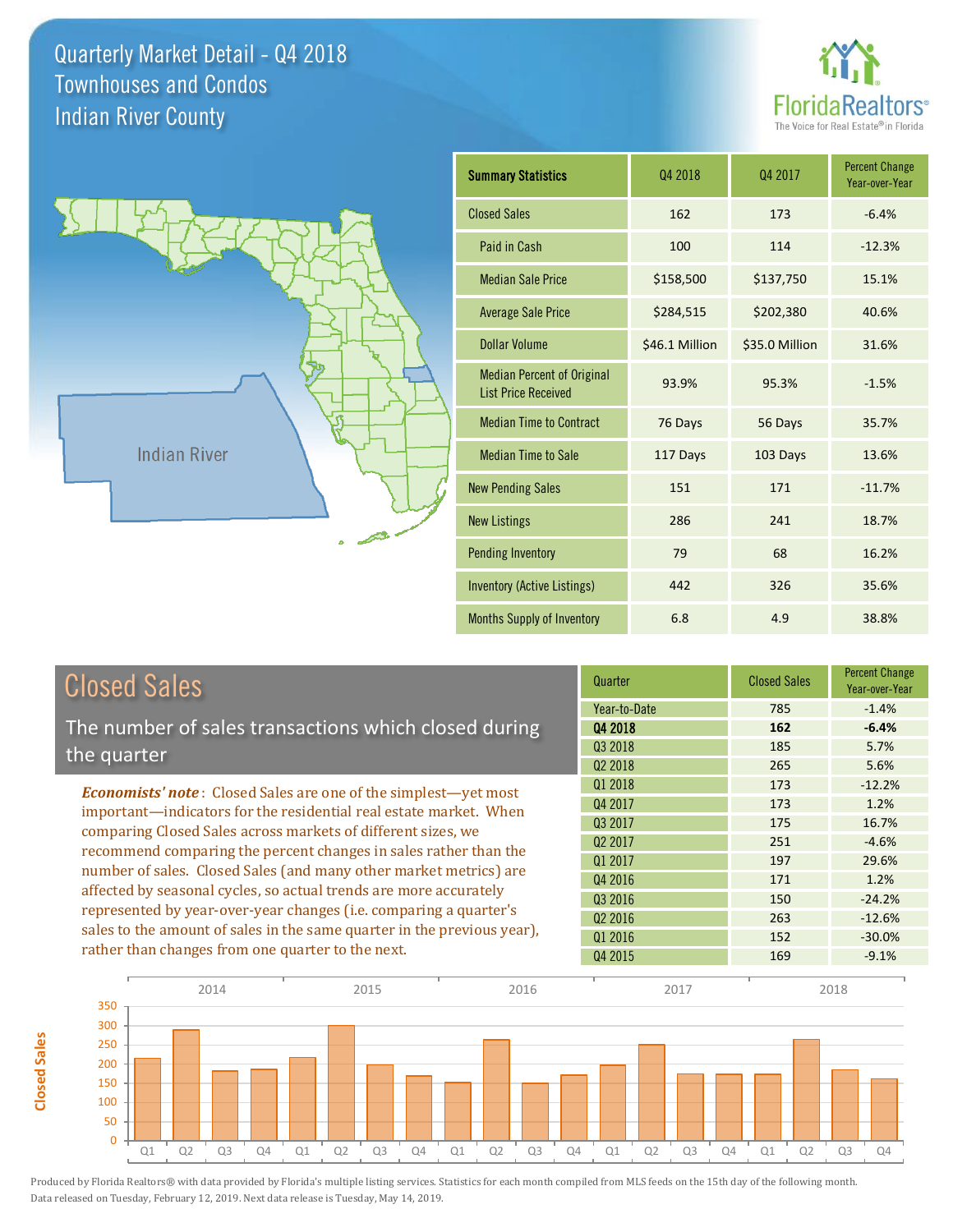

| <b>Cash Sales</b>                                                              | Quarter             | <b>Cash Sales</b> | <b>Percent Change</b><br>Year-over-Year |
|--------------------------------------------------------------------------------|---------------------|-------------------|-----------------------------------------|
|                                                                                | Year-to-Date        | 547               | $-5.7%$                                 |
| The number of Closed Sales during the quarter in                               | 04 2018             | 100               | $-12.3%$                                |
| which buyers exclusively paid in cash                                          | 03 2018             | 117               | $-12.7%$                                |
|                                                                                | Q <sub>2</sub> 2018 | 195               | 2.6%                                    |
|                                                                                | 01 2018             | 135               | $-4.9%$                                 |
|                                                                                | 04 2017             | 114               | $-13.0\%$                               |
| <b>Economists' note:</b> Cash Sales can be a useful indicator of the extent to | 03 2017             | 134               | 34.0%                                   |
| which investors are participating in the market. Why? Investors are            | 02 2017             | 190               | $-0.5%$                                 |
| far more likely to have the funds to purchase a home available up front,       | 01 2017             | 142               | 11.8%                                   |
| whereas the typical homebuyer requires a mortgage or some other                | Q4 2016             | 131               | $-5.8%$                                 |
| form of financing. There are, of course, many possible exceptions, so          | Q3 2016             | 100               | $-30.6%$                                |
| this statistic should be interpreted with care.                                | Q <sub>2</sub> 2016 | 191               | $-19.4%$                                |
|                                                                                | Q1 2016             | 127               | $-28.2%$                                |



# Cash Sales as a Percentage of Closed Sales

The percentage of Closed Sales during the quarter which were Cash Sales

*Economists' note* : This statistic is simply another way of viewing Cash Sales. The remaining percentages of Closed Sales (i.e. those not paid fully in cash) each quarter involved some sort of financing, such as mortgages, owner/seller financing, assumed loans, etc.

| Quarter             | <b>Percent of Closed</b><br>Sales Paid in Cash | <b>Percent Change</b><br>Year-over-Year |
|---------------------|------------------------------------------------|-----------------------------------------|
| Year-to-Date        | 69.7%                                          | $-4.4%$                                 |
| Q4 2018             | 61.7%                                          | $-6.4%$                                 |
| Q3 2018             | 63.2%                                          | $-17.5%$                                |
| Q <sub>2</sub> 2018 | 73.6%                                          | $-2.8%$                                 |
| 01 2018             | 78.0%                                          | 8.2%                                    |
| Q4 2017             | 65.9%                                          | $-14.0%$                                |
| Q3 2017             | 76.6%                                          | 14.8%                                   |
| Q <sub>2</sub> 2017 | 75.7%                                          | 4.3%                                    |
| 01 2017             | 72.1%                                          | $-13.8%$                                |
| Q4 2016             | 76.6%                                          | $-6.8%$                                 |
| Q <sub>3</sub> 2016 | 66.7%                                          | $-8.3%$                                 |
| Q <sub>2</sub> 2016 | 72.6%                                          | $-7.8%$                                 |
| Q1 2016             | 83.6%                                          | 2.5%                                    |
| Q4 2015             | 82.2%                                          | 5.4%                                    |

Q4 2015 139 139 4.1%

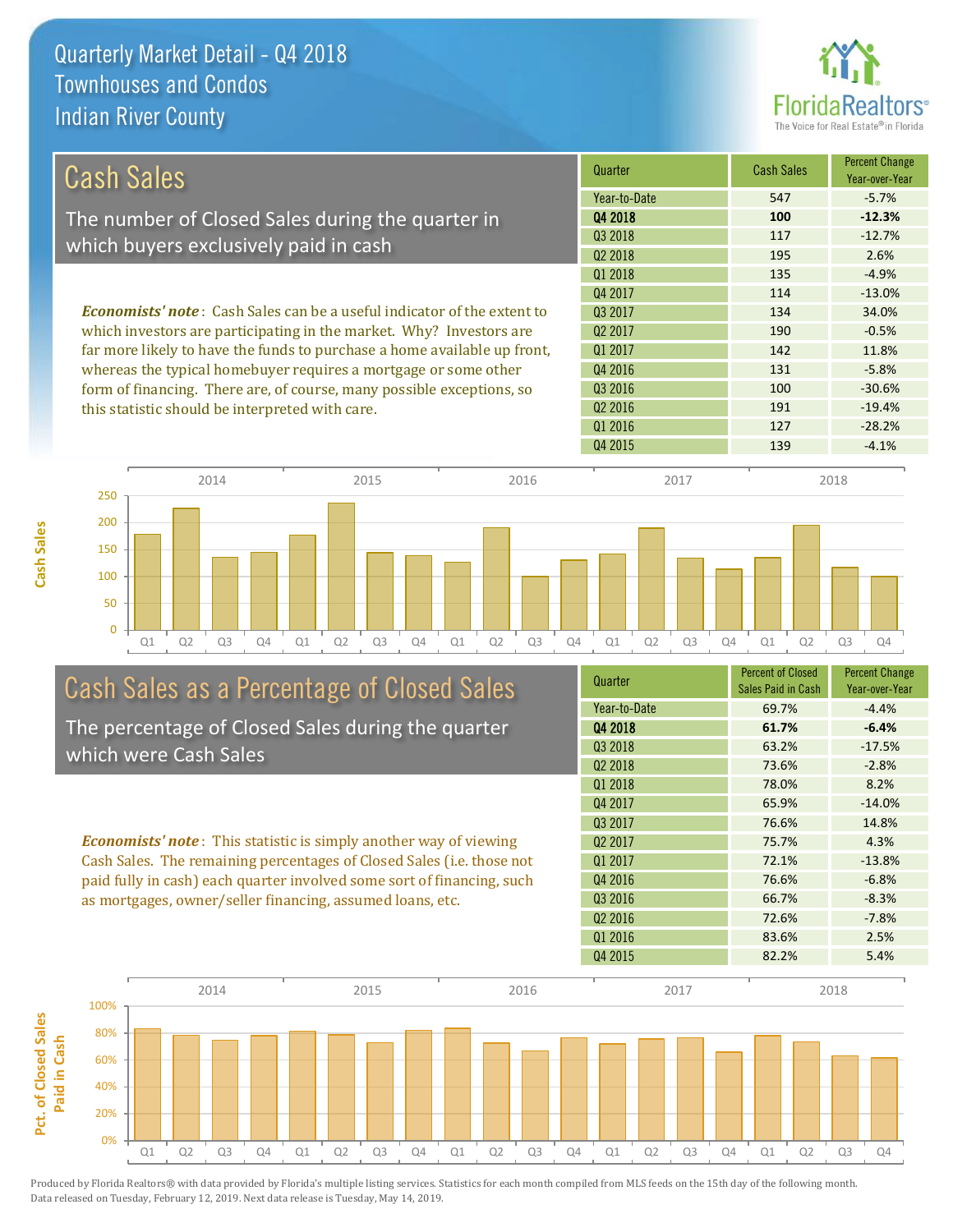

# Median Sale Price The median sale price reported for the quarter (i.e. 50% of sales were above and 50% of sales were below)

*Economists' note* : Median Sale Price is our preferred summary statistic for price activity because, unlike Average Sale Price, Median Sale Price is not sensitive to high sale prices for small numbers of homes that may not be characteristic of the market area. Keep in mind that median price trends over time are not always solely caused by changes in the general value of local real estate. Median sale price only reflects the values of the homes that *sold* each quarter, and the mix of the types of homes that sell can change over time.



![](_page_2_Figure_5.jpeg)

### Average Sale Price

The average sale price reported for the quarter (i.e. total sales in dollars divided by the number of sales)

*Economists' note* : Usually, we prefer Median Sale Price over Average Sale Price as a summary statistic for home prices. However, Average Sale Price does have its uses—particularly when it is analyzed alongside the Median Sale Price. For one, the relative difference between the two statistics can provide some insight into the market for higher-end homes in an area.

| Quarter             | <b>Average Sale Price</b> | <b>Percent Change</b><br>Year-over-Year |
|---------------------|---------------------------|-----------------------------------------|
| Year-to-Date        | \$256,578                 | 5.3%                                    |
| Q4 2018             | \$284,515                 | 40.6%                                   |
| Q3 2018             | \$221,186                 | $-1.6%$                                 |
| Q <sub>2</sub> 2018 | \$287,399                 | 8.4%                                    |
| Q1 2018             | \$221,053                 | $-17.8%$                                |
| Q4 2017             | \$202,380                 | $-4.0%$                                 |
| Q3 2017             | \$224,740                 | 6.5%                                    |
| Q <sub>2</sub> 2017 | \$265,071                 | 19.6%                                   |
| Q1 2017             | \$269,049                 | 18.9%                                   |
| Q4 2016             | \$210,855                 | $-12.5%$                                |
| Q3 2016             | \$211,095                 | 11.2%                                   |
| Q <sub>2</sub> 2016 | \$221,596                 | 14.4%                                   |
| Q1 2016             | \$226,199                 | $-0.7%$                                 |
| Q4 2015             | \$240,919                 | 22.4%                                   |

![](_page_2_Figure_10.jpeg)

Produced by Florida Realtors® with data provided by Florida's multiple listing services. Statistics for each month compiled from MLS feeds on the 15th day of the following month. Data released on Tuesday, February 12, 2019. Next data release is Tuesday, May 14, 2019.

**Average Sale Price**

**Average Sale Price**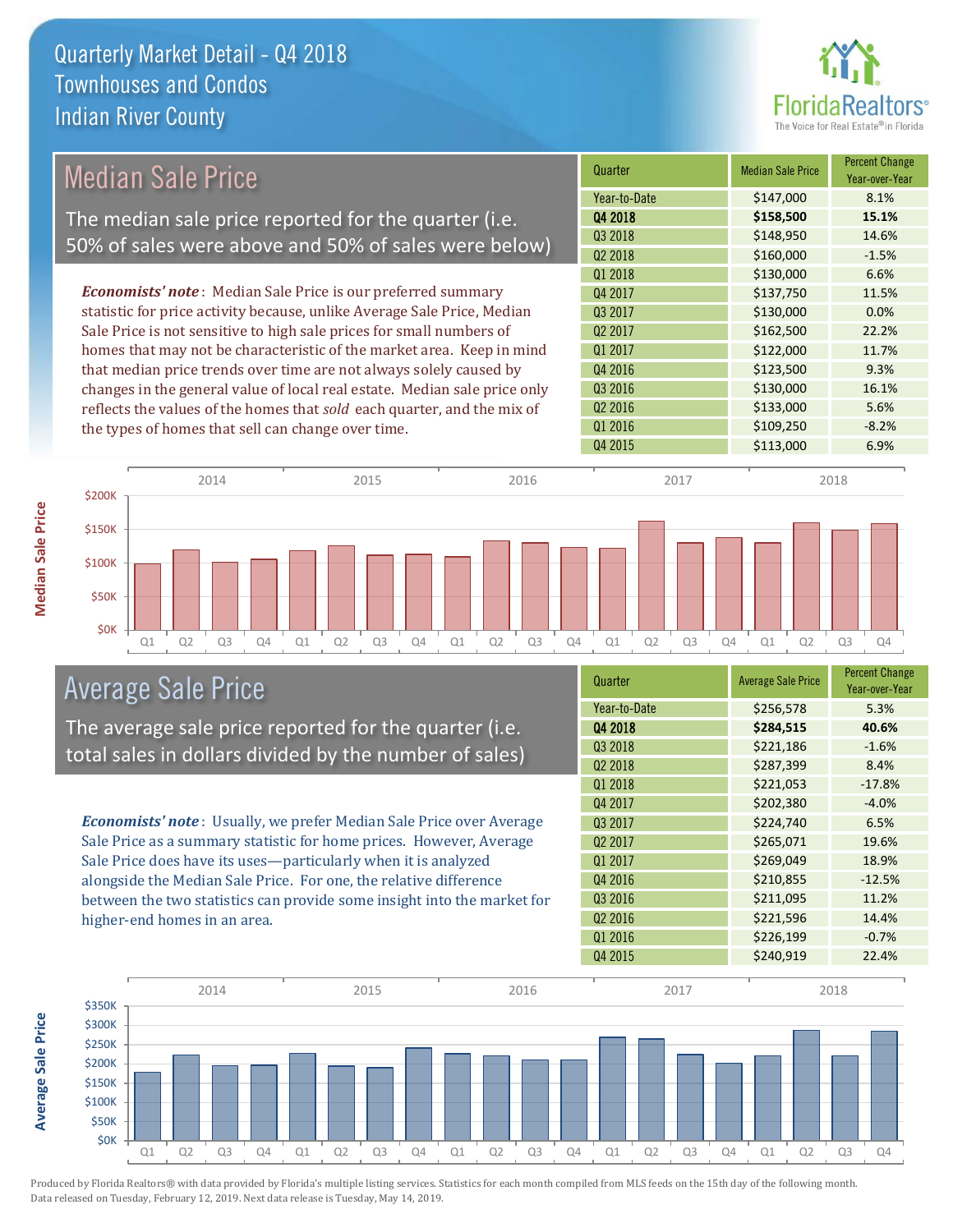![](_page_3_Picture_1.jpeg)

# Dollar Volume

The sum of the sale prices for all sales which closed during the quarter

*Economists' note* : Dollar Volume is simply the sum of all sale prices in a given time period, and can quickly be calculated by multiplying Closed Sales by Average Sale Price. It is a strong indicator of the health of the real estate industry in a market, and is of particular interest to real estate professionals, investors, analysts, and government agencies. Potential home sellers and home buyers, on the other hand, will likely be better served by paying attention to trends in the two components of Dollar Volume (i.e. sales and prices) individually.

| Quarter             | <b>Dollar Volume</b> | <b>Percent Change</b><br>Year-over-Year |
|---------------------|----------------------|-----------------------------------------|
| Year-to-Date        | \$201.4 Million      | 3.9%                                    |
| Q4 2018             | \$46.1 Million       | 31.6%                                   |
| Q3 2018             | \$40.9 Million       | 4.0%                                    |
| Q <sub>2</sub> 2018 | \$76.2 Million       | 14.5%                                   |
| Q1 2018             | \$38.2 Million       | $-27.8%$                                |
| Q4 2017             | \$35.0 Million       | $-2.9%$                                 |
| Q3 2017             | \$39.3 Million       | 24.2%                                   |
| 02 2017             | \$66.5 Million       | 14.2%                                   |
| 01 2017             | \$53.0 Million       | 54.2%                                   |
| Q4 2016             | \$36.1 Million       | $-11.4%$                                |
| Q3 2016             | \$31.7 Million       | $-15.8%$                                |
| Q <sub>2</sub> 2016 | \$58.3 Million       | $-0.1%$                                 |
| Q1 2016             | \$34.4 Million       | $-30.4%$                                |
| Q4 2015             | \$40.7 Million       | 11.3%                                   |

![](_page_3_Figure_6.jpeg)

## Median Percent of Original List Price Received The median of the sale price (as a percentage of the original list

price) across all properties selling during the quarter

*Economists' note* : The Median Percent of Original List Price Received is useful as an indicator of market recovery, since it typically rises as buyers realize that the market may be moving away from them and they need to match the selling price (or better it) in order to get a contract on the house. This is usually the last measure to indicate a market has shifted from down to up, so it is what we would call a *lagging* indicator.

| Quarter             | Med. Pct. of Orig.<br><b>List Price Received</b> | <b>Percent Change</b><br>Year-over-Year |
|---------------------|--------------------------------------------------|-----------------------------------------|
| Year-to-Date        | 94.4%                                            | 0.2%                                    |
| Q4 2018             | 93.9%                                            | $-1.5%$                                 |
| 03 2018             | 93.8%                                            | 0.1%                                    |
| Q <sub>2</sub> 2018 | 94.9%                                            | 1.4%                                    |
| Q1 2018             | 95.1%                                            | 0.7%                                    |
| Q4 2017             | 95.3%                                            | 1.9%                                    |
| Q3 2017             | 93.7%                                            | 0.9%                                    |
| Q <sub>2</sub> 2017 | 93.6%                                            | $-0.1%$                                 |
| Q1 2017             | 94.4%                                            | 0.3%                                    |
| Q4 2016             | 93.5%                                            | $-0.1%$                                 |
| Q3 2016             | 92.9%                                            | $-1.6%$                                 |
| Q <sub>2</sub> 2016 | 93.7%                                            | 0.9%                                    |
| Q1 2016             | 94.1%                                            | 0.6%                                    |
| Q4 2015             | 93.6%                                            | 0.6%                                    |

![](_page_3_Figure_11.jpeg)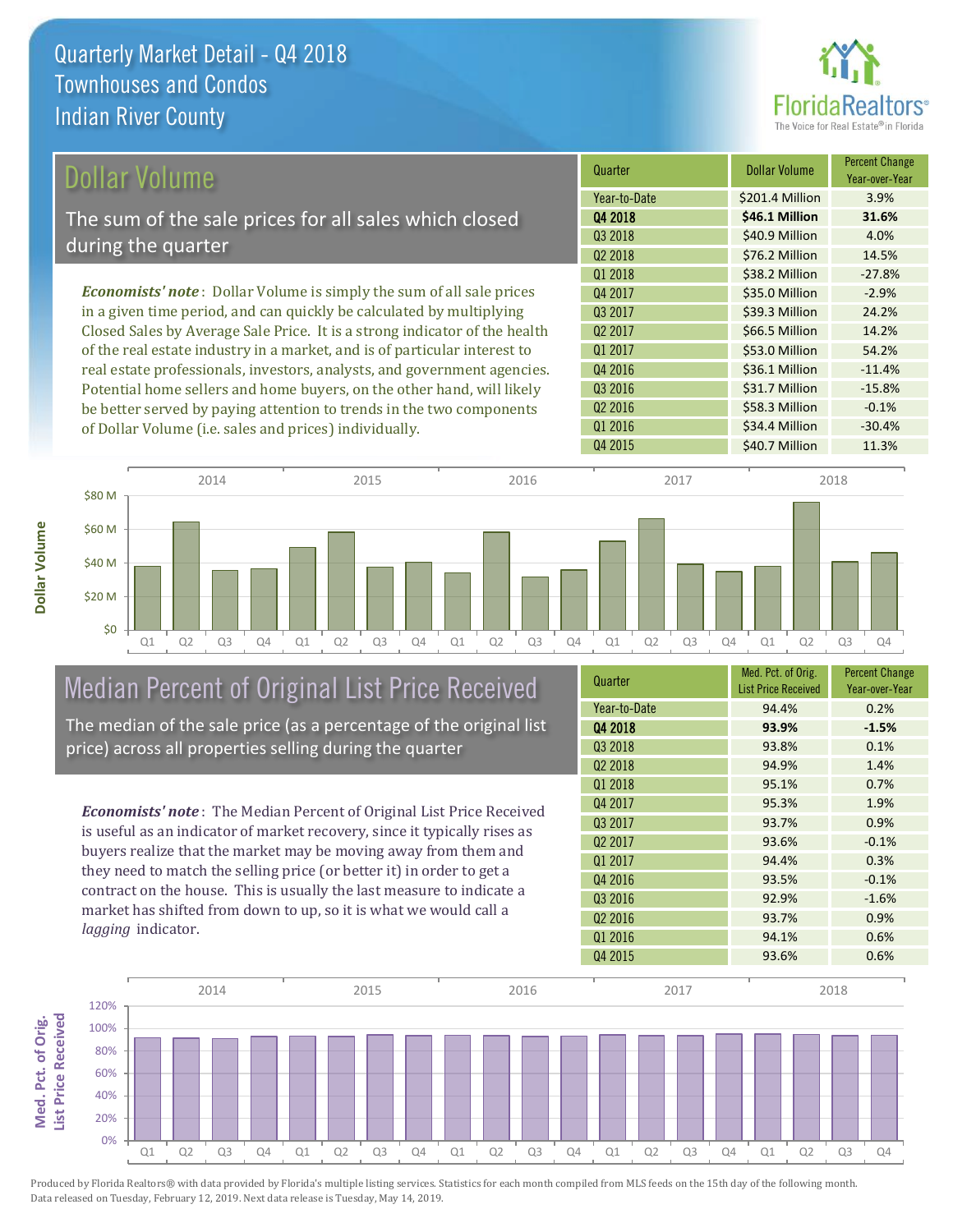![](_page_4_Picture_1.jpeg)

# Median Time to Contract

The median number of days between the listing date and contract date for all Closed Sales during the quarter

*Economists' note* : Like Time to Sale, Time to Contract is a measure of the length of the home selling process calculated for sales which closed during the quarter. The difference is that Time to Contract measures the number of days between the initial listing of a property and the signing of the contract which eventually led to the closing of the sale. When the gap between Median Time to Contract and Median Time to Sale grows, it is usually a sign of longer closing times and/or declining numbers of cash sales.

| Quarter             | <b>Median Time to</b><br>Contract | <b>Percent Change</b><br>Year-over-Year |
|---------------------|-----------------------------------|-----------------------------------------|
| Year-to-Date        | 49 Days                           | $-9.3%$                                 |
| Q4 2018             | 76 Days                           | 35.7%                                   |
| Q3 2018             | 64 Days                           | 28.0%                                   |
| Q <sub>2</sub> 2018 | 38 Days                           | $-33.3%$                                |
| Q1 2018             | 46 Days                           | $-13.2%$                                |
| Q4 2017             | 56 Days                           | $-11.1%$                                |
| Q3 2017             | 50 Days                           | $-24.2%$                                |
| Q <sub>2</sub> 2017 | 57 Days                           | $-8.1%$                                 |
| Q1 2017             | 53 Days                           | 29.3%                                   |
| Q4 2016             | 63 Days                           | $-17.1%$                                |
| Q3 2016             | 66 Days                           | 46.7%                                   |
| Q <sub>2</sub> 2016 | 62 Days                           | $-7.5%$                                 |
| Q1 2016             | 41 Days                           | $-62.7%$                                |
| Q4 2015             | 76 Days                           | $-32.1%$                                |

![](_page_4_Figure_6.jpeg)

## Median Time to Sale

**Median Time to Contract**

**Median Time to** 

The median number of days between the listing date and closing date for all Closed Sales during the quarter

*Economists' note* : Time to Sale is a measure of the length of the home selling process, calculated as the number of days between the initial listing of a property and the closing of the sale. *Median* Time to Sale is the amount of time the "middle" property selling this month was on the market. That is, 50% of homes selling this month took *less* time to sell, and 50% of homes took *more* time to sell. Median Time to Sale gives a more accurate picture than Average Time to Sale, which can be skewed upward by small numbers of properties taking an abnormally long time to sell.

| Quarter             | <b>Median Time to Sale</b> | <b>Percent Change</b><br>Year-over-Year |
|---------------------|----------------------------|-----------------------------------------|
| Year-to-Date        | 94 Days                    | $-5.1%$                                 |
| Q4 2018             | 117 Days                   | 13.6%                                   |
| Q3 2018             | 109 Days                   | 1.9%                                    |
| Q <sub>2</sub> 2018 | 82 Days                    | $-15.5%$                                |
| Q1 2018             | 80 Days                    | $-13.0%$                                |
| Q4 2017             | 103 Days                   | $-1.9%$                                 |
| Q3 2017             | 107 Days                   | $-12.3%$                                |
| Q <sub>2</sub> 2017 | 97 Days                    | $-7.6%$                                 |
| Q1 2017             | 92 Days                    | 9.5%                                    |
| Q4 2016             | 105 Days                   | $-5.4%$                                 |
| Q3 2016             | 122 Days                   | 31.2%                                   |
| Q <sub>2</sub> 2016 | 105 Days                   | $-0.9%$                                 |
| Q1 2016             | 84 Days                    | $-31.7%$                                |
| Q4 2015             | 111 Days                   | $-13.3%$                                |

![](_page_4_Figure_11.jpeg)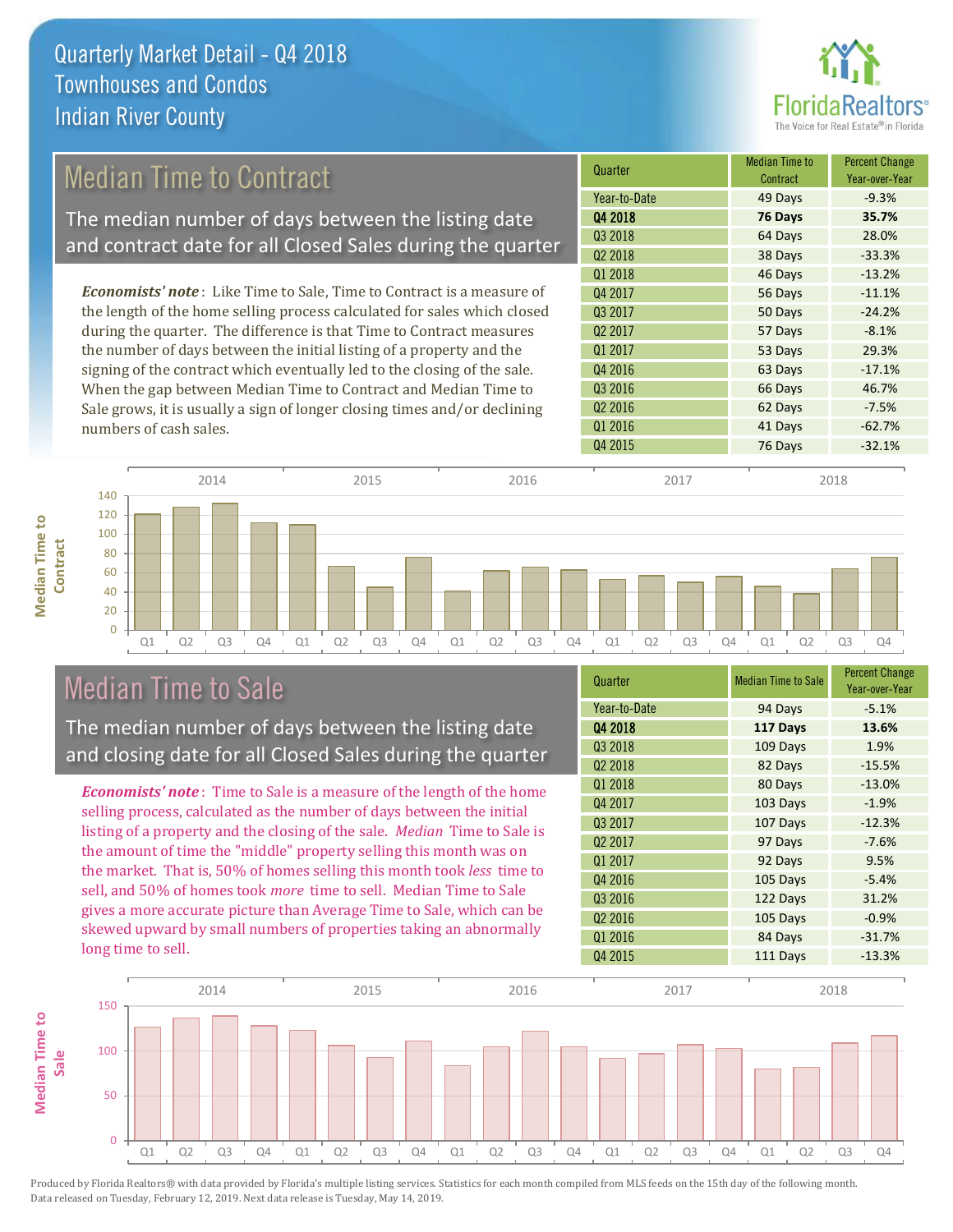![](_page_5_Picture_1.jpeg)

| <b>New Pending Sales</b>                                                      | Quarter             | <b>New Pending Sales</b> | <b>Percent Change</b><br>Year-over-Year |
|-------------------------------------------------------------------------------|---------------------|--------------------------|-----------------------------------------|
|                                                                               | Year-to-Date        | 853                      | 3.8%                                    |
| The number of listed properties that went under                               | Q4 2018             | 151                      | $-11.7%$                                |
| contract during the quarter                                                   | Q3 2018             | 188                      | 11.2%                                   |
|                                                                               | 02 2018             | 239                      | 9.1%                                    |
|                                                                               | Q1 2018             | 275                      | 4.6%                                    |
| <b>Economists' note:</b> Because of the typical length of time it takes for a | Q4 2017             | 171                      | $-2.8%$                                 |
| sale to close, economists consider Pending Sales to be a decent               | 03 2017             | 169                      | 1.2%                                    |
| indicator of potential future Closed Sales. It is important to bear in        | 02 2017             | 219                      | 0.9%                                    |
| mind, however, that not all Pending Sales will be closed successfully.        | Q1 2017             | 263                      | 16.4%                                   |
| So, the effectiveness of Pending Sales as a future indicator of Closed        | Q4 2016             | 176                      | 13.5%                                   |
| Sales is susceptible to changes in market conditions such as the              | Q3 2016             | 167                      | $-10.2%$                                |
| availability of financing for homebuyers and the inventory of                 | Q <sub>2</sub> 2016 | 217                      | $-43.6%$                                |
| distressed properties for sale.                                               | Q1 2016             | 226                      | $-42.9%$                                |
|                                                                               | Q4 2015             | 155                      | $-44.6%$                                |

![](_page_5_Figure_3.jpeg)

### New Listings The number of properties put onto the market during the quarter

*Economists' note* : New Listings tend to rise in delayed response to increasing prices, so they are often seen as a lagging indicator of market health. As prices rise, potential sellers raise their estimations of value—and in the most recent cycle, rising prices have freed up many potential sellers who were previously underwater on their mortgages. Note that in our calculations, we take care to not include properties that were recently taken off the market and quickly relisted, since these are not really *new* listings.

| Quarter             | <b>New Listings</b> | <b>Percent Change</b><br>Year-over-Year |
|---------------------|---------------------|-----------------------------------------|
| Year-to-Date        | 1,186               | 18.6%                                   |
| Q4 2018             | 286                 | 18.7%                                   |
| Q3 2018             | 240                 | 38.7%                                   |
| Q <sub>2</sub> 2018 | 262                 | $-0.8%$                                 |
| Q1 2018             | 398                 | 23.6%                                   |
| Q4 2017             | 241                 | 9.5%                                    |
| Q3 2017             | 173                 | 2.4%                                    |
| Q <sub>2</sub> 2017 | 264                 | 22.8%                                   |
| 01 2017             | 322                 | $-0.6%$                                 |
| Q4 2016             | 220                 | $-0.9%$                                 |
| Q3 2016             | 169                 | $-23.5%$                                |
| Q <sub>2</sub> 2016 | 215                 | 0.0%                                    |
| Q1 2016             | 324                 | $-2.4%$                                 |
| Q4 2015             | 222                 | $-2.2%$                                 |

![](_page_5_Figure_7.jpeg)

Produced by Florida Realtors® with data provided by Florida's multiple listing services. Statistics for each month compiled from MLS feeds on the 15th day of the following month. Data released on Tuesday, February 12, 2019. Next data release is Tuesday, May 14, 2019.

**New Listings**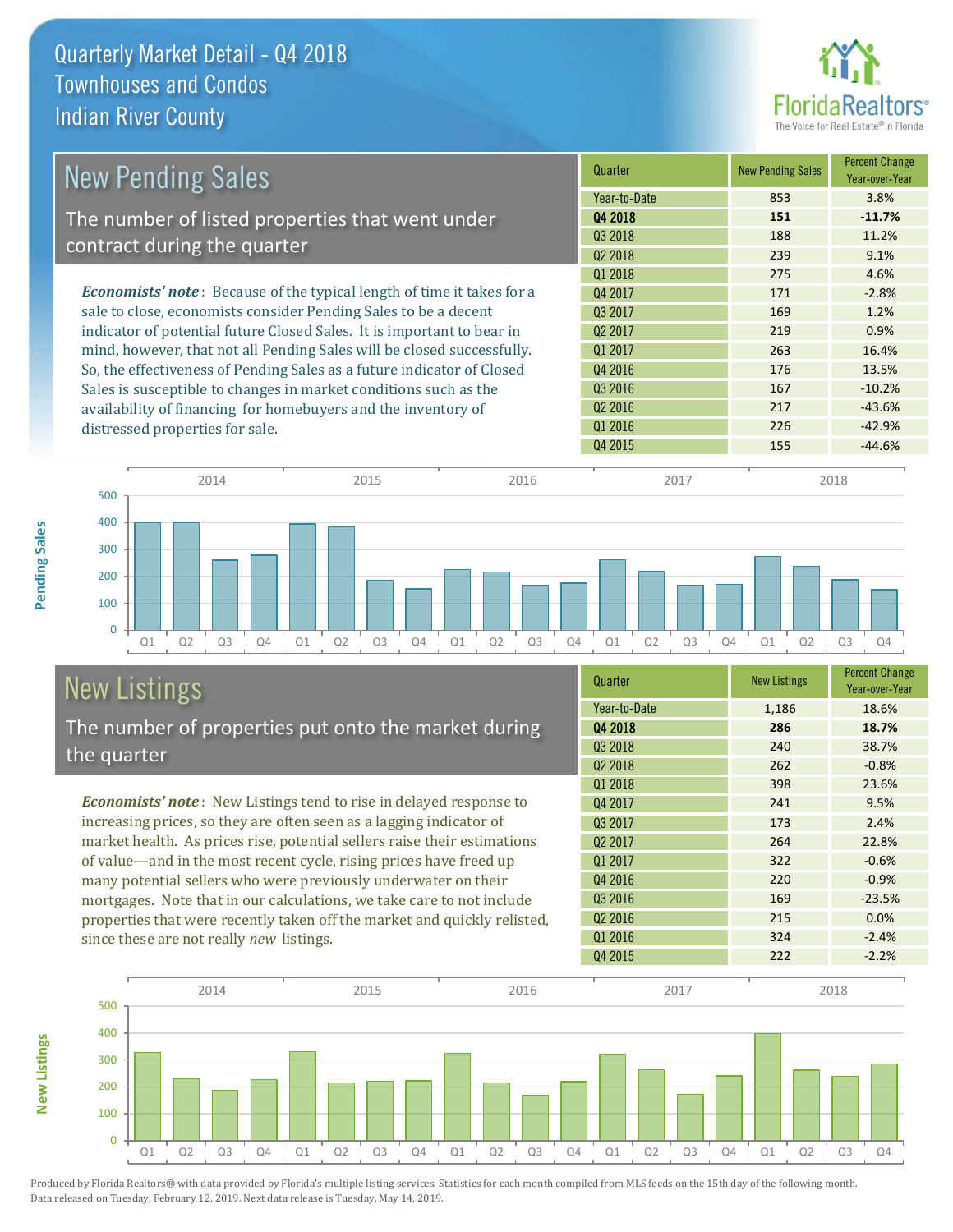market.

**Inventory**

![](_page_6_Picture_1.jpeg)

| <b>Inventory (Active Listings)</b>                                           | Quarter             | Inventory | <b>Percent Change</b><br>Year-over-Year |
|------------------------------------------------------------------------------|---------------------|-----------|-----------------------------------------|
|                                                                              | YTD (Monthly Avg)   | 399       | 15.0%                                   |
| The number of property listings active at the end of                         | Q4 2018             | 442       | 35.6%                                   |
| the quarter                                                                  | Q3 2018             | 365       | 15.9%                                   |
|                                                                              | Q <sub>2</sub> 2018 | 360       | 0.6%                                    |
|                                                                              | Q1 2018             | 415       | 15.9%                                   |
| <b>Economists' note</b> : There are a number of ways to define and calculate | Q4 2017             | 326       | $-0.9%$                                 |
| Inventory. Our method is to simply count the number of active listings       | Q3 2017             | 315       | 3.6%                                    |
| on the last day of the quarter, and hold this number to compare with         | 02 2017             | 358       | 6.5%                                    |
| the same quarter the following year. Inventory rises when New                | Q1 2017             | 358       | $-10.3%$                                |
| Listings are outpacing the number of listings that go off-market             | Q4 2016             | 329       | $-1.8%$                                 |
| (regardless of whether they actually sell). Likewise, it falls when New      | Q3 2016             | 304       | 5.2%                                    |
| Listings aren't keeping up with the rate at which homes are going off-       | Q <sub>2</sub> 2016 | 336       | 18.3%                                   |

![](_page_6_Figure_3.jpeg)

# Months Supply of Inventory

An estimate of the number of months it will take to deplete the current Inventory given recent sales rates

*Economists' note* : MSI is a useful indicator of market conditions. The benchmark for a balanced market (favoring neither buyer nor seller) is 5.5 months of inventory. Anything higher is traditionally a buyers' market, and anything lower is a sellers' market. There is no single accepted way of calculating MSI. A common method is to divide current Inventory by the most recent month's Closed Sales count, but this count is a usually poor predictor of future Closed Sales due to seasonal cycles. To eliminate seasonal effects, we use the 12-month average of monthly Closed Sales instead.

| Quarter                  | <b>Months Supply</b> | <b>Percent Change</b><br>Year-over-Year |
|--------------------------|----------------------|-----------------------------------------|
| <b>YTD (Monthly Avg)</b> | 6.1                  | 13.0%                                   |
| Q4 2018                  | 6.8                  | 38.8%                                   |
| Q3 2018                  | 5.5                  | 14.6%                                   |
| Q <sub>2</sub> 2018      | 5.5                  | $-1.8%$                                 |
| 01 2018                  | 6.5                  | 18.2%                                   |
| Q4 2017                  | 4.9                  | $-9.3%$                                 |
| Q3 2017                  | 4.8                  | $-4.0%$                                 |
| Q <sub>2</sub> 2017      | 5.6                  | 7.7%                                    |
| Q1 2017                  | 5.5                  | $-5.2%$                                 |
| Q4 2016                  | 5.4                  | 20.0%                                   |
| Q3 2016                  | 5.0                  | 31.6%                                   |
| Q <sub>2</sub> 2016      | 5.2                  | 36.8%                                   |
| Q1 2016                  | 5.8                  | 3.6%                                    |
| Q4 2015                  | 4.5                  | $-18.2%$                                |

Q4 2015 335 -16.7%

Q1 2016 399 399 -1.5%

![](_page_6_Figure_8.jpeg)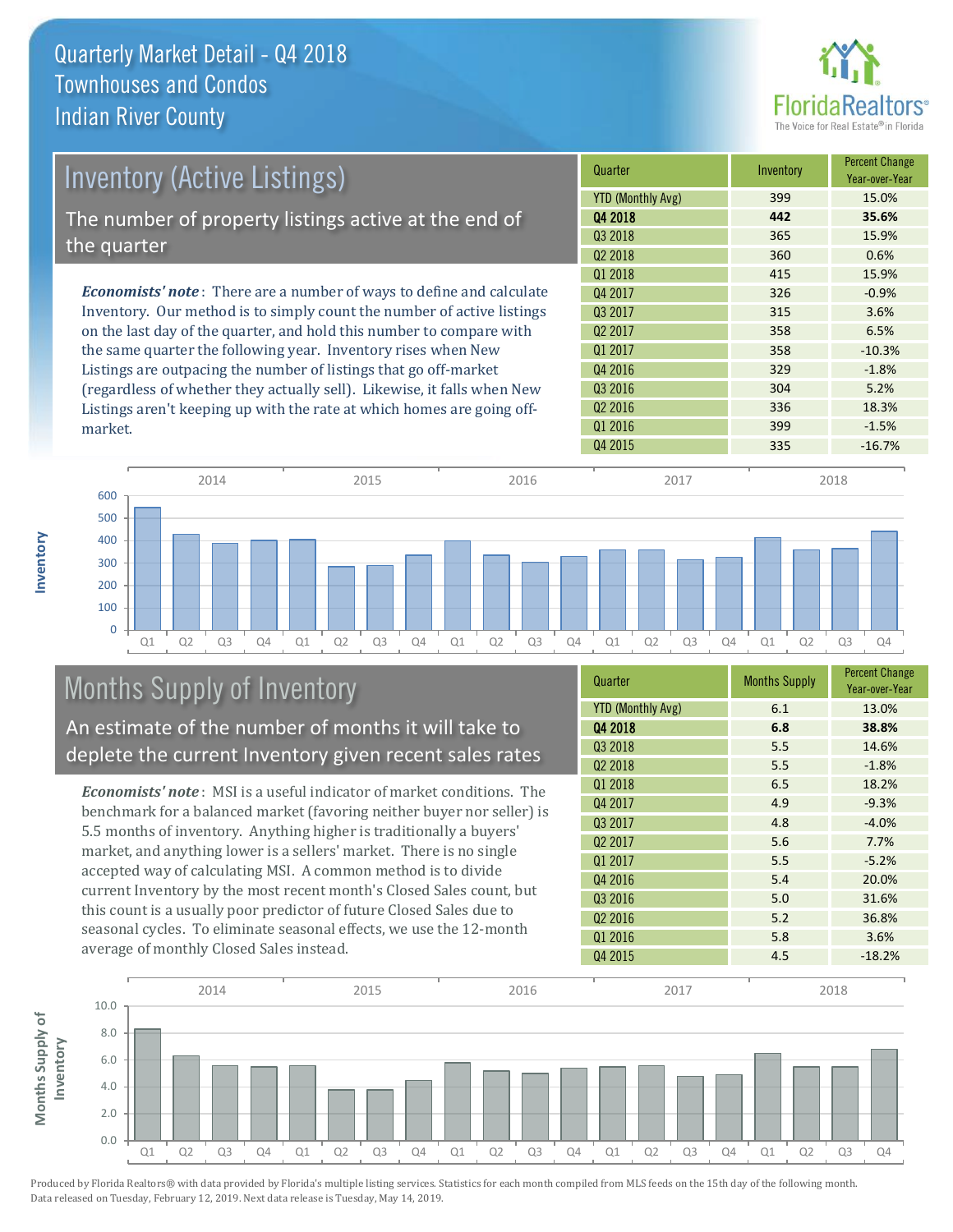![](_page_7_Picture_1.jpeg)

# Closed Sales by Sale Price

The number of sales transactions which closed during the quarter

*Economists' note:* Closed Sales are one of the simplest—yet most important—indicators for the residential real estate market. When comparing Closed Sales across markets of different sizes, we recommend comparing the percent changes in sales rather than the number of sales. Closed Sales (and many other market metrics) are affected by seasonal cycles, so actual trends are more accurately represented by year-over-year changes (i.e. comparing a quarter's sales to the amount of sales in the same quarter in the previous year), rather than changes from one quarter to the next.

| <b>Sale Price</b>     | <b>Closed Sales</b> | <b>Percent Change</b><br>Year-over-Year |
|-----------------------|---------------------|-----------------------------------------|
| Less than \$50,000    | 0                   | $-100.0%$                               |
| $$50,000 - $99,999$   | 31                  | $-18.4%$                                |
| $$100,000 - $149,999$ | 44                  | $-24.1%$                                |
| $$150,000 - $199,999$ | 25                  | 13.6%                                   |
| \$200,000 - \$249,999 | 12                  | 0.0%                                    |
| $$250,000 - $299,999$ | 11                  | 0.0%                                    |
| \$300,000 - \$399,999 | 15                  | 15.4%                                   |
| \$400,000 - \$599,999 | 8                   | $-20.0%$                                |
| \$600,000 - \$999,999 | 7                   | $-12.5%$                                |
| \$1,000,000 or more   | 9                   | N/A                                     |

![](_page_7_Figure_6.jpeg)

### Median Time to Contract by Sale Price The median number of days between the listing date and contract date for all Closed Sales during the quarter

*Economists' note* : Like Time to Sale, Time to Contract is a measure of the length of the home selling process calculated for sales which closed during the quarter. The difference is that Time to Contract measures the number of days between the initial listing of a property and the signing of the contract which eventually led to the closing of the sale. When the gap between Median Time to Contract and Median Time to Sale grows, it is usually a sign of longer closing times and/or declining numbers of cash sales.

| <b>Sale Price</b>     | <b>Median Time to</b><br>Contract | <b>Percent Change</b><br>Year-over-Year |
|-----------------------|-----------------------------------|-----------------------------------------|
| Less than \$50,000    | (No Sales)                        | N/A                                     |
| $$50,000 - $99,999$   | 80 Days                           | 23.1%                                   |
| $$100,000 - $149,999$ | 42 Days                           | 7.7%                                    |
| \$150,000 - \$199,999 | 103 Days                          | 164.1%                                  |
| \$200,000 - \$249,999 | 44 Days                           | $-62.4%$                                |
| \$250,000 - \$299,999 | 215 Days                          | 162.2%                                  |
| \$300,000 - \$399,999 | 178 Days                          | 173.8%                                  |
| \$400,000 - \$599,999 | 158 Days                          | 29.5%                                   |
| \$600,000 - \$999,999 | 71 Days                           | $-11.3%$                                |
| \$1,000,000 or more   | 18 Days                           | N/A                                     |

![](_page_7_Figure_10.jpeg)

Produced by Florida Realtors® with data provided by Florida's multiple listing services. Statistics for each month compiled from MLS feeds on the 15th day of the following month. Data released on Tuesday, February 12, 2019. Next data release is Tuesday, May 14, 2019.

**Median Time to Contract**

**Median Time to Contract**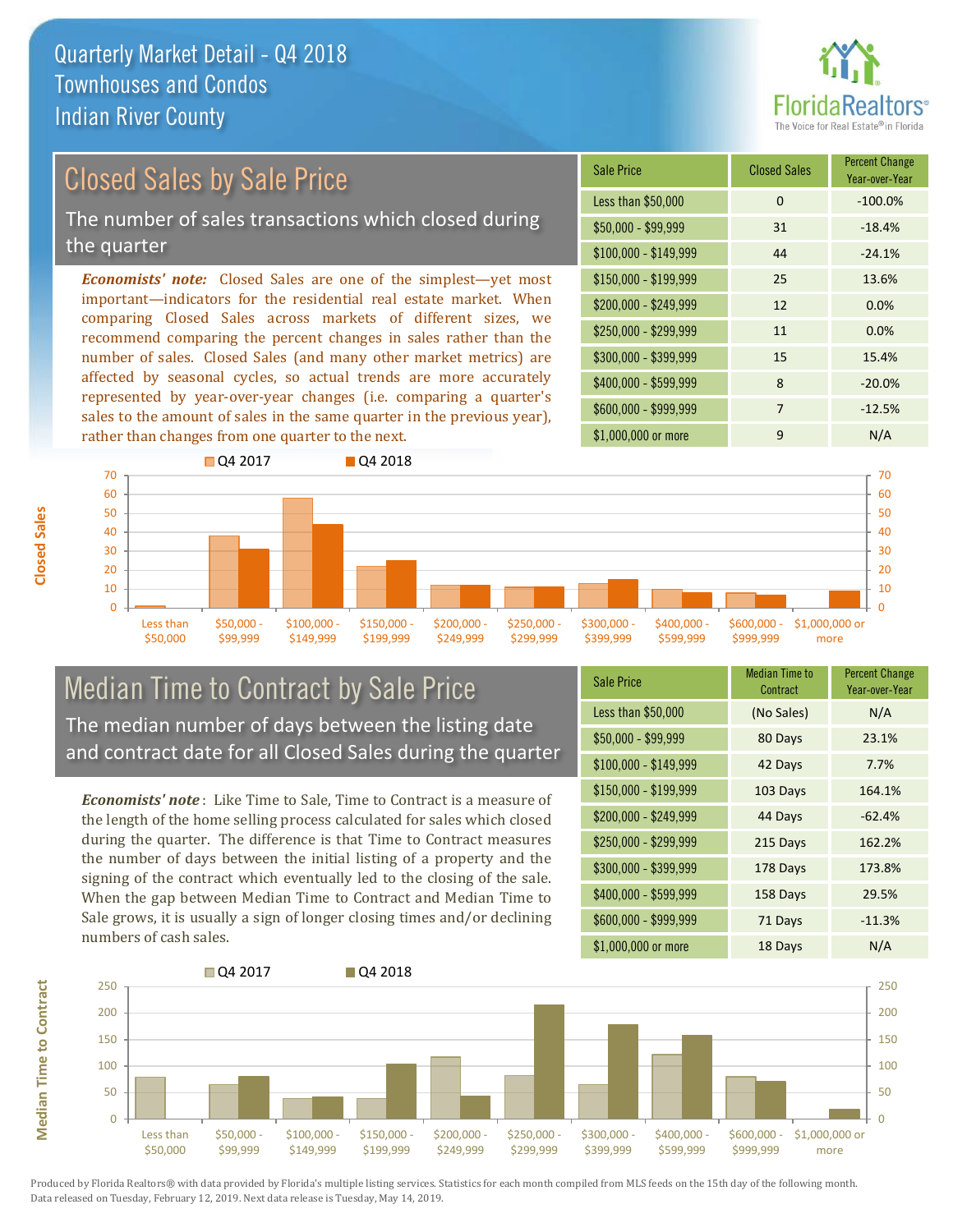![](_page_8_Picture_1.jpeg)

# New Listings by Initial Listing Price

The number of properties put onto the market during the quarter

*Economists' note:* New Listings tend to rise in delayed response to increasing prices, so they are often seen as a lagging indicator of market health. As prices rise, potential sellers raise their estimations of value—and in the most recent cycle, rising prices have freed up many potential sellers who were previously underwater on their mortgages. Note that in our calculations, we take care to not include properties that were recently taken off the market and quickly relisted, since these are not really *new* listings.

| <b>Initial Listing Price</b> | <b>New Listings</b> | <b>Percent Change</b><br>Year-over-Year |
|------------------------------|---------------------|-----------------------------------------|
| Less than \$50,000           | 0                   | $-100.0%$                               |
| $$50,000 - $99,999$          | 36                  | $-23.4%$                                |
| $$100,000 - $149,999$        | 68                  | 36.0%                                   |
| $$150,000 - $199,999$        | 42                  | 90.9%                                   |
| \$200,000 - \$249,999        | 28                  | 75.0%                                   |
| \$250,000 - \$299,999        | 22                  | $-8.3%$                                 |
| \$300,000 - \$399,999        | 22                  | 4.8%                                    |
| \$400,000 - \$599,999        | 29                  | 3.6%                                    |
| \$600,000 - \$999,999        | 22                  | 0.0%                                    |
| \$1,000,000 or more          | 17                  | 88.9%                                   |

![](_page_8_Figure_6.jpeg)

### Inventory by Current Listing Price The number of property listings active at the end of the quarter

*Economists' note* : There are a number of ways to define and calculate Inventory. Our method is to simply count the number of active listings on the last day of the quarter, and hold this number to compare with the same quarter the following year. Inventory rises when New Listings are outpacing the number of listings that go off-market (regardless of whether they actually sell). Likewise, it falls when New Listings aren't keeping up with the rate at which homes are going offmarket.

| <b>Current Listing Price</b> | Inventory | <b>Percent Change</b><br>Year-over-Year |
|------------------------------|-----------|-----------------------------------------|
| Less than \$50,000           | 0         | $-100.0%$                               |
| $$50,000 - $99,999$          | 43        | 16.2%                                   |
| $$100,000 - $149,999$        | 59        | 59.5%                                   |
| $$150,000 - $199,999$        | 58        | 100.0%                                  |
| \$200,000 - \$249,999        | 35        | 29.6%                                   |
| \$250,000 - \$299,999        | 43        | 38.7%                                   |
| \$300,000 - \$399,999        | 44        | 7.3%                                    |
| \$400,000 - \$599,999        | 66        | 15.8%                                   |
| \$600,000 - \$999,999        | 58        | 93.3%                                   |
| \$1,000,000 or more          | 36        | 2.9%                                    |

![](_page_8_Figure_10.jpeg)

Produced by Florida Realtors® with data provided by Florida's multiple listing services. Statistics for each month compiled from MLS feeds on the 15th day of the following month. Data released on Tuesday, February 12, 2019. Next data release is Tuesday, May 14, 2019.

**Inventory**